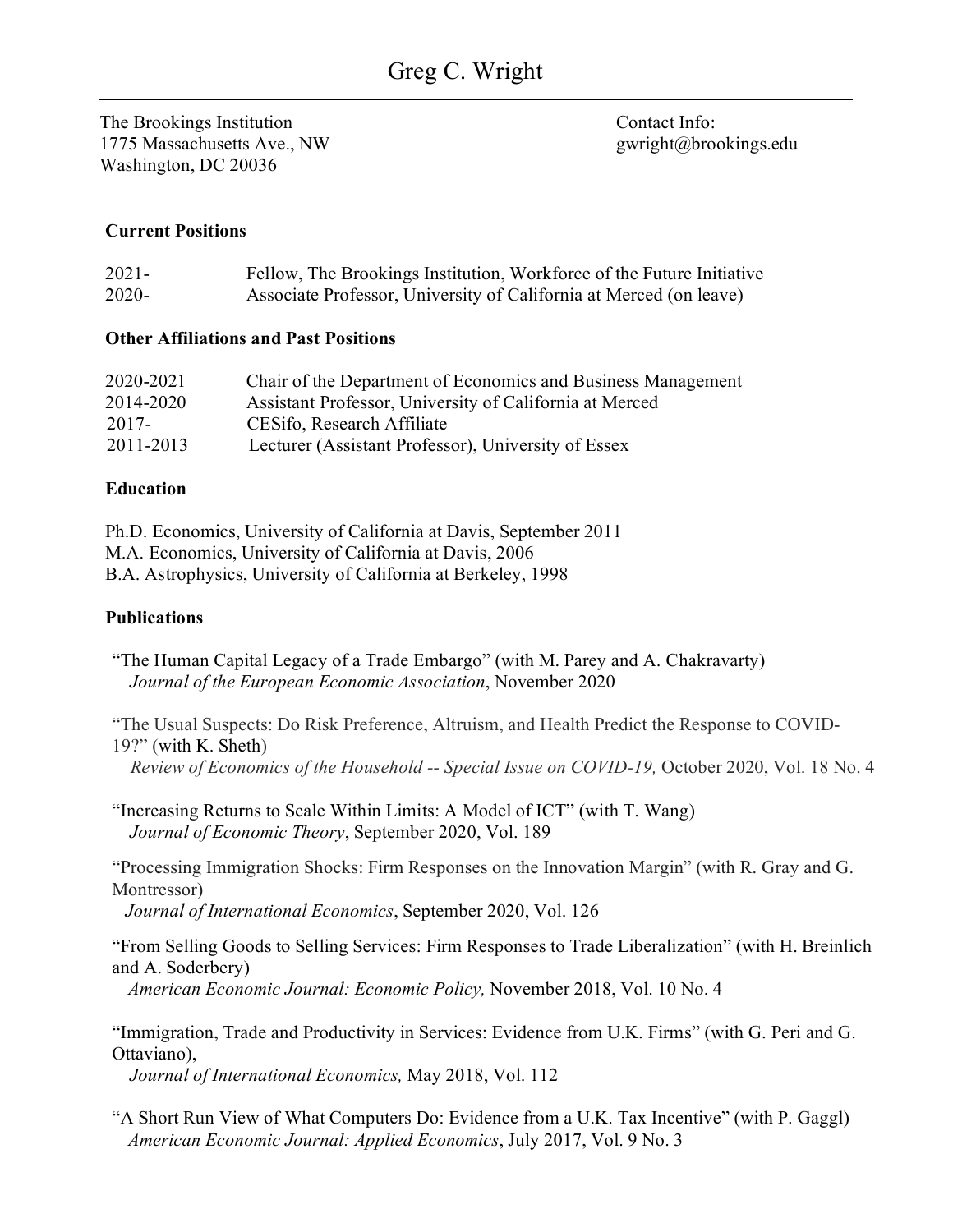"Revisiting the Employment Impact of Offshoring"  *European Economic Review,* February 2014, Vol. 66

 "Immigration, Offshoring and American Jobs" (with G. Peri and G. Ottaviano)  *American Economic Review,* August 2013, Vol. 105 No. 5

# **Working Papers**

"Information and Exporting - An Experimental Approach" (with H. Breinlich, D. Donaldson and P. Nolen)

### **Other Work**

"Is Publicly-Available Firm-Level Data Reliable? Evidence from the UK" (with H. Breinlich and P. Nolen), *PLOS One*, November 2020

Book Review*, Journal of Economic Literature,* December 2015

Book Review*, IMF Finance and Development,* June 2017

"Report on the State of Available Data for the Study of International Trade and Foreign Direct Investment", (with Feenstra and Lipsey, et al.) NBER Working Paper No. 16254, August 2010

"The Container Security Initiative and Ocean Container Threats" (with J. Haveman and H. Shatz), *Journal of Homeland Security and Management,* January 2006

### **Teaching**

| 2019    | Economics of Immigration, University of California, Merced      |
|---------|-----------------------------------------------------------------|
| 2017-19 | Intermediate Microeconomics, University of California, Merced   |
| 2015-17 | International Trade & Finance, University of California, Merced |
| 2014    | International Microeconomics, University of California, Merced  |
| 2012-13 | International Trade, University of Essex                        |
| 2012-13 | International Trade Theory (Post-Graduate), University of Essex |

#### **Recent Funding**

Social Sciences and Humanities Research Council of Canada, Insight Grant (w/ Alex Whalley) (\$96,824) (2018-2020)

Hellman Faculty Fellows Award (\$16,000) (2016-2017)

UC Merced Senate Committee on Research Award (\$3,000) (2015-2016); (\$4,800) (2016-2017)

Volkswagen Foundation Grant: *Europe's Global Linkages and the Impact of the Financial Crisis: Policies for Sustainable Trade, Capital Flows and Migration (2011-2013)* 

British Academy Research Grant: *The Short- and Long-Run Gains from Trade* (£2,700) (2012-2013)

STICERD Grant: *The UK Automotive Industry: Global Crisis and Adaptation* (£2,000) (2012-2013)